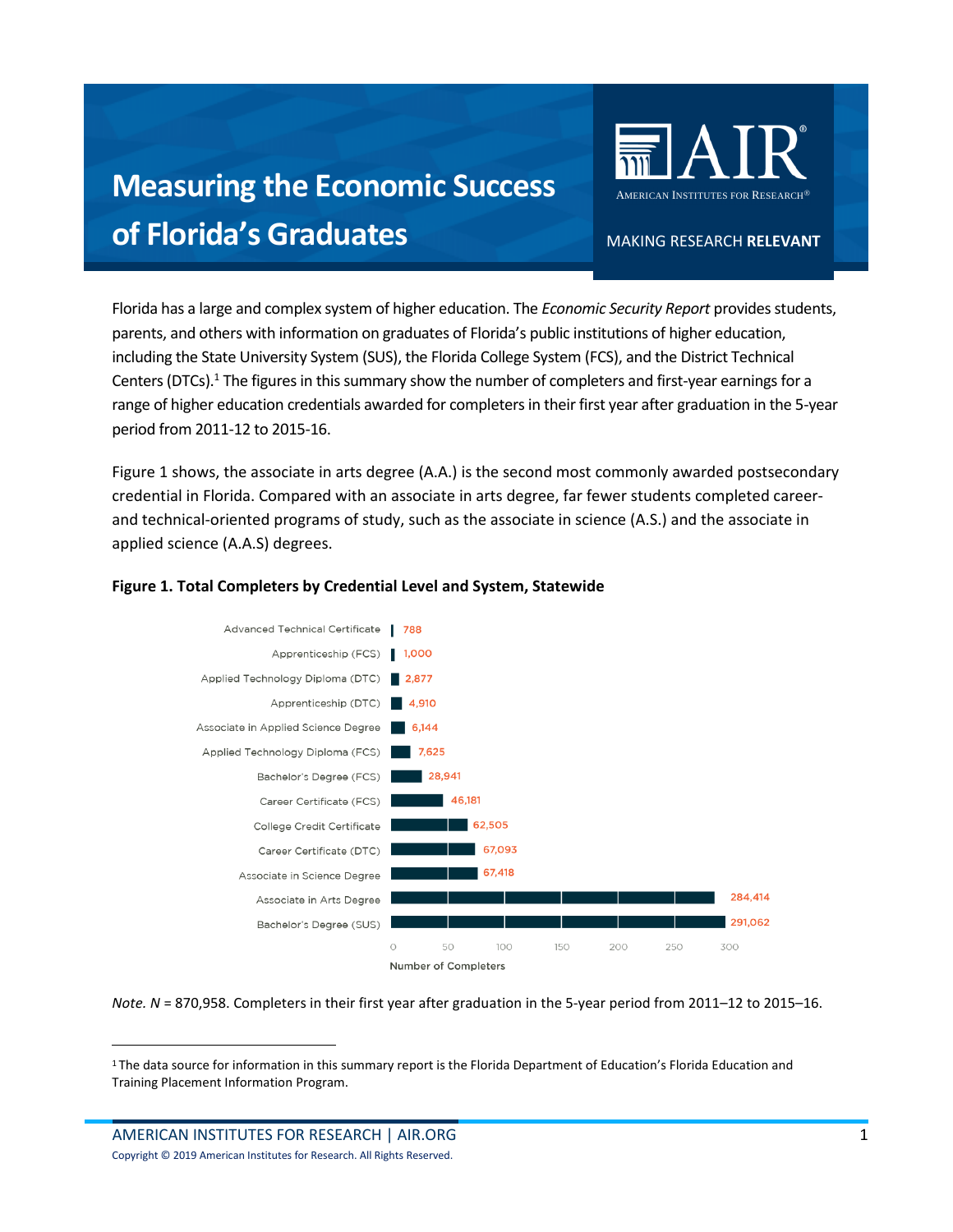Figure 2 shows the median first- and fifth-year wage after degree completion associated with each career- and technical-oriented degree. The lowest first-year wage was associated with completers of an applied technology diploma. Some of these completers may be continuing their education while in the job market, thus lowering their earnings. With that in mind, the median first-year wages of completers with an associate in science degree were, on average, \$17,000 more than those of completers with an applied technology diploma and more than \$8,400 higher than those with a bachelor's degree from an institution in the SUS. The median first-year wage of those with an associate of science degree also was higher than those who completed the far less common associate in applied science degree.

 Completers of certificate programs, on average, had higher first-year earnings than graduates with associate in arts degrees. The median first-year earnings of completers with this degree (\$28,536) were lower than those of completers with career certificates from Florida's colleges (\$35,404). However, completers of certificate programs, on average, had lower median first-year earnings than graduates with associate in science degrees (\$44,432). The highest median first-year earnings (\$44,436) were achieved by the 788 completers of advanced technical certificates. Such certificates are generally designed for individuals who have already completed a two-year associate degree and are seeking advanced, specialized preparation in a career field to supplement their degree.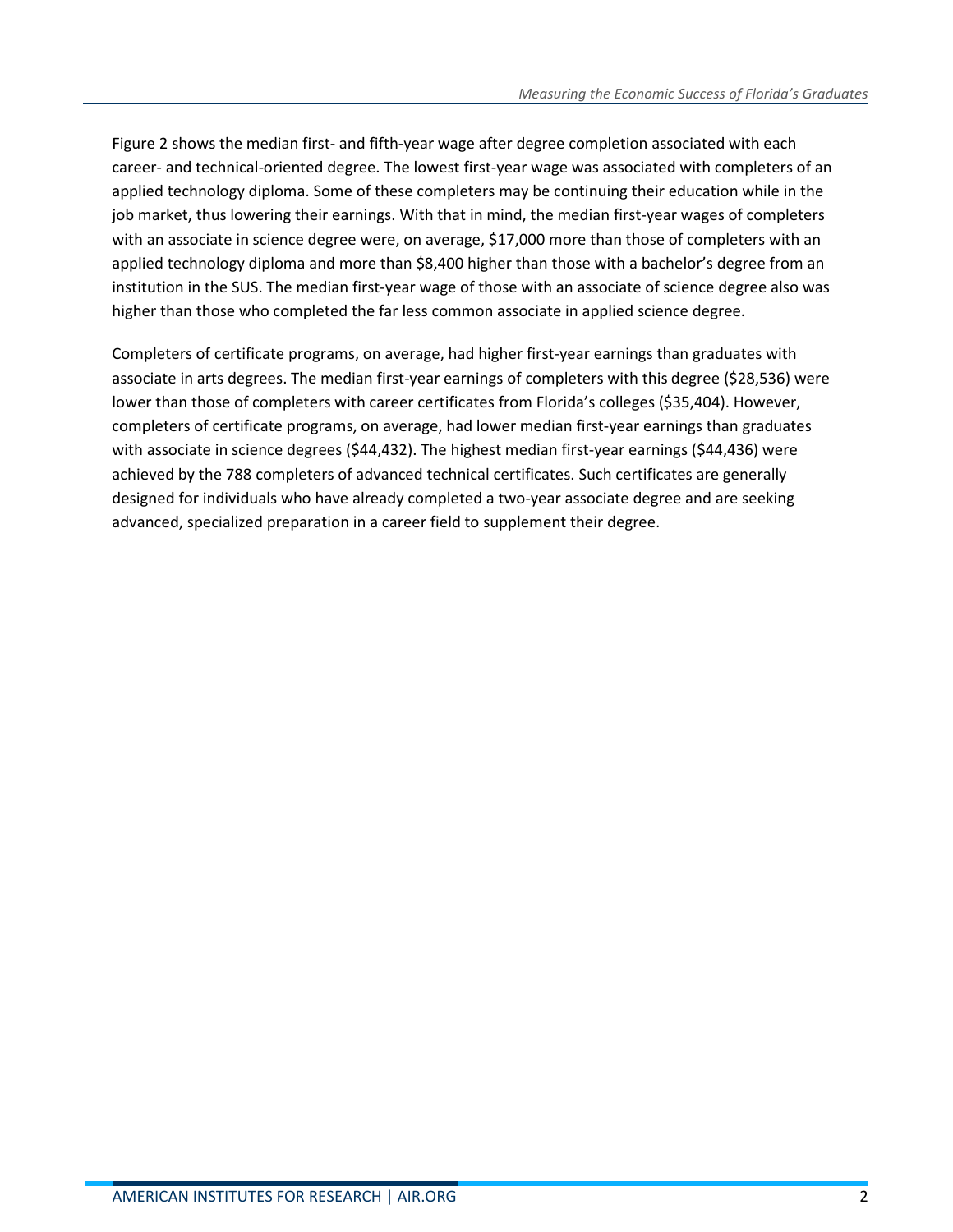

## **Figure 2. First-Year and Fifth-Year Median Wages by Credential Level and System, Statewide**

 wages refer to completers in their first year after graduation in the 5-year period from 2011–12 to 2015–16. Fifth-year median wages refer to completers in the 2011–12 cohort 5 years *Note.* First-year median after completion.

 Now consider the bachelor's degree, the most commonly awarded degree in Florida. As shown in Figure 3, the median first-year earnings varied considerably between the lowest and highest paying fields. Graduates with degrees in biology or ge[ne](#page-2-0)ral biological sciences [h](#page-2-1)ad the lowest first-year earnings, approximately \$8,700 less than \$36,000,<sup>2</sup> the statewide median.<sup>3</sup> Graduates with degrees in four other fields (general psychology, general English language and literature, criminal justice/safety studies, and general political science and government) also were less than the statewide median.

<span id="page-2-0"></span> 2 Data obtained from Florida's *Economic Security Report 2018*: Table 13 First-Year Outcomes Among Bachelor's Completers by System.

<span id="page-2-1"></span><sup>&</sup>lt;sup>3</sup> Graduates with degrees in biology had low median first-year earnings, but they often experienced high rates of growth in earnings. Several years after graduation, the average earnings of graduates with degrees in biology often are higher than the earnings of graduates in other fields who may have earned more immediately after graduation.